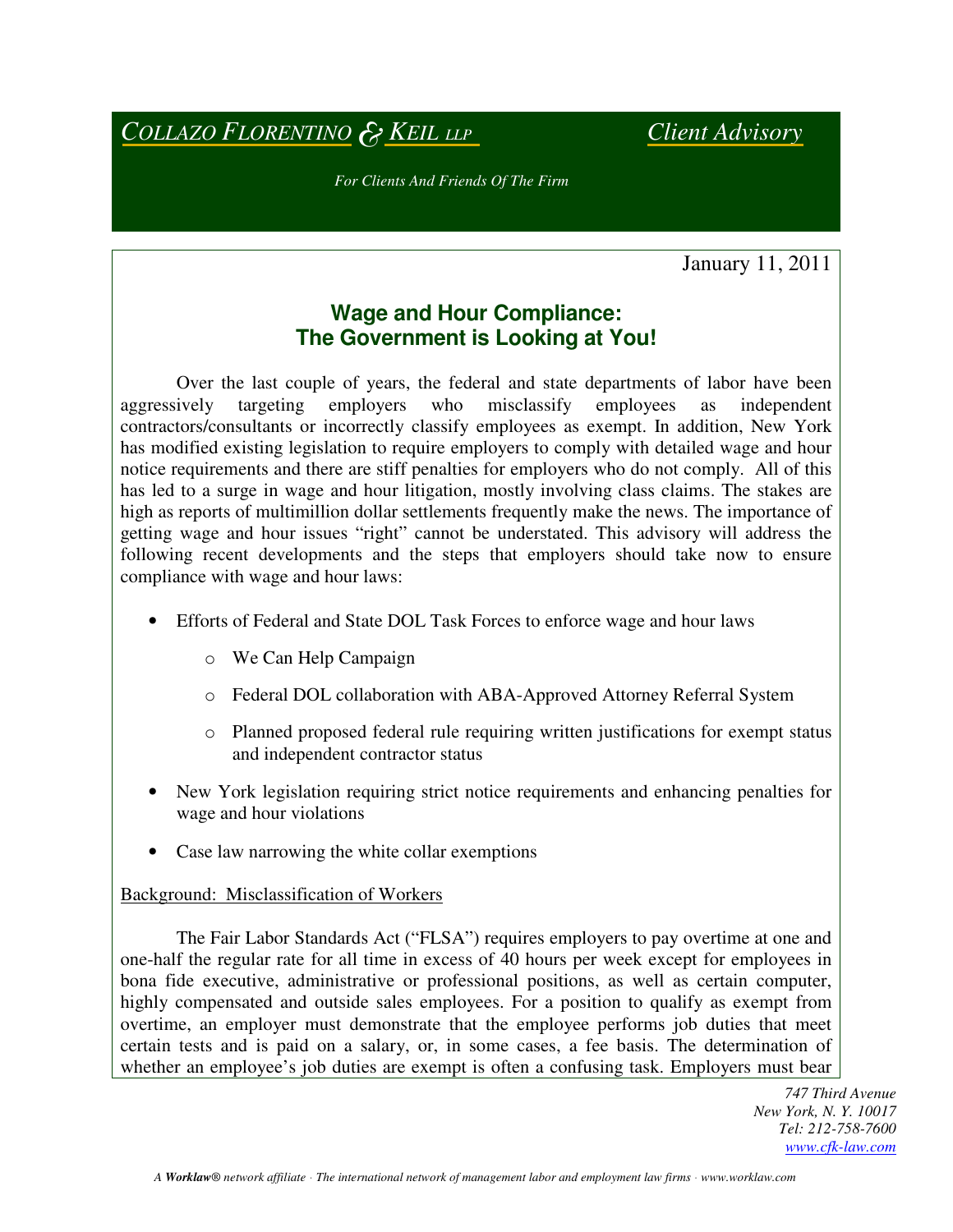in mind that job title and a high salary do not necessarily render an employee exempt from the requirements of overtime compensation.

The use of consultants has increased significantly over the last decade due, in large part, to the perceived economic advantages, *i.e*., no requirement to pay employment taxes and insurance premiums for bona fide consultants. These economic inducements have served as a muse for employers to unwittingly classify some workers as consultants even though they may fall within the definition of "employee" under the tax and labor laws. The task of determining whether an individual may properly be classified as an independent contractor can be daunting and requires an analysis of many factors. To complicate matters, different laws require the analysis of different factors.

#### U.S. Department of Labor Initiatives

In addition to adding more investigators, the DOL has utilized other tools to deter employers from running afoul of wage and hour laws. For example, as part of its "We Can Help" campaign, it has partnered with unions, employee advocacy groups, and other federal and state agencies to indentify and investigate noncompliant employers on a nationwide basis. Moreover, the results of enforcement efforts have been made public to discourage other employers from violating the law. Healthcare employers must pay particular heed because some DOL officials have publicly noted that enforcement efforts will focus on the healthcare industry, though not to the exclusion of other industries.

The most noteworthy initiatives of the DOL, however, are its collaboration with the American Bar Association ("ABA") and its planned rulemaking. Despite the enhanced enforcement staff, the DOL acknowledged that thousands of minimum wage and overtime claims remain unresolved each year because of limited capacity. On November 19, 2010, Vice President Biden announced an unprecedented collaboration between the DOL and the ABA designed to assist workers in obtaining legal counsel for, among other things, FLSA claims. Effective December 13, 2010, the DOL will provide a toll-free number for a newly created ABA-Approved Attorney Referral System to complainants whose cases cannot be resolved by the DOL because of limited capacity. Additionally, if the DOL has conducted an investigation, the agency will provide complainants with information about its findings (including potential violations and back wages owed) which surely will be used by any private attorneys who may choose to represent the complainants in private litigation against their employers.

 The DOL is also contemplating issuing regulations that would require employers to notify workers of their rights under FLSA; to provide workers with information regarding hours worked and wage computation; and to prepare and provide to workers written justifications whenever employers classify an employee as exempt or retain an independent contractor.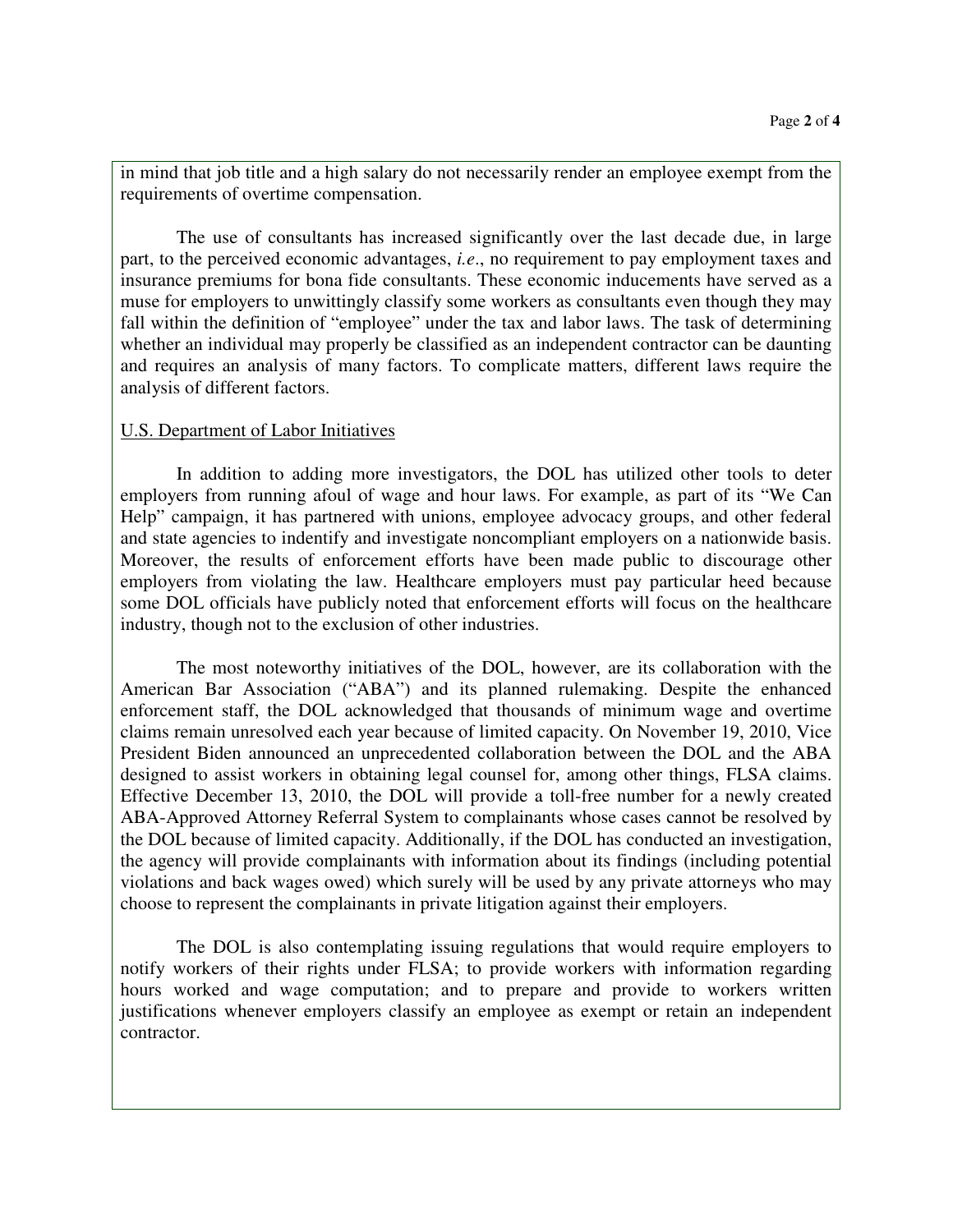#### New York State Initiatives

New York also has intensified its vigilance in preventing abuse of wage and hour laws by passing legislation which amends various existing laws. We reported in an earlier advisory that the New York Labor Law had been amended in July 2009 to require employers to provide employees written notice of their rate of pay and their regular pay date at the time of hire. Additionally, if an employee is entitled to receive overtime, the employee must be provided written notice of his/her overtime rate of pay.

On December 13, 2010, Governor Patterson signed into law the Wage Theft Prevention Act ("Act") which takes effect on April 12, 2011. The Act further expands an employer's notification obligations for new hires and also requires annual notification to all incumbent employees of certain wage and hour information. Employers will be required to provide new hires, and all employees on or before February 1 of each subsequent year of employment, a notice containing, among other things, rates of pay, the regular pay day, and any allowances claimed as part of the minimum wage such as tip, meal or lodging allowances. The notification must be provided in writing, either in English or in the language identified by each employee as his/her primary language. Additionally, employers will be required to furnish each employee with a statement during every pay period that lists, among other things, the dates of work covered by that payment of wages; the rates of pay and whether the employee is paid by hour, shift, day, week, salary, piece, commission or other means; gross wages; deductions; any allowances claimed as part of the minimum wage; and net wages. For employees entitled to overtime payment, an employer also must provide in the statement the regular hourly rate of pay, the overtime rate of pay, and the number of overtime hours worked. An employee may request that an employer explain, *in writing*, how such wages were computed.

#### Recent Court Activity and Agency Opinions

The Second Circuit Court of Appeals recently held in three separate cases that financial underwriters, pharmaceutical marketing representatives and a regional sales director were all non-exempt employees who did not fall into the administrative or outside sales FLSA exemptions. In addition, the federal district courts have been reluctant to dismiss wage and hour cases without a full trial developing evidence on the workers' actual job duties. Moreover, the DOL has withdrawn numerous wage and hour opinion letters that were favorable to employers and has completely reversed a former opinion letter which had held that mortgage loan officers were exempt from overtime pay. Further, the DOL has decided that it will no longer issue administrative opinion letters, a long-time practice in which the DOL would respond to specific factual circumstances and opine on whether an exemption was appropriate. Instead, the DOL will issue administrative interpretations, applicable across the board, which may indicate a resistance by the DOL to opine that certain positions qualify as exempt from overtime.